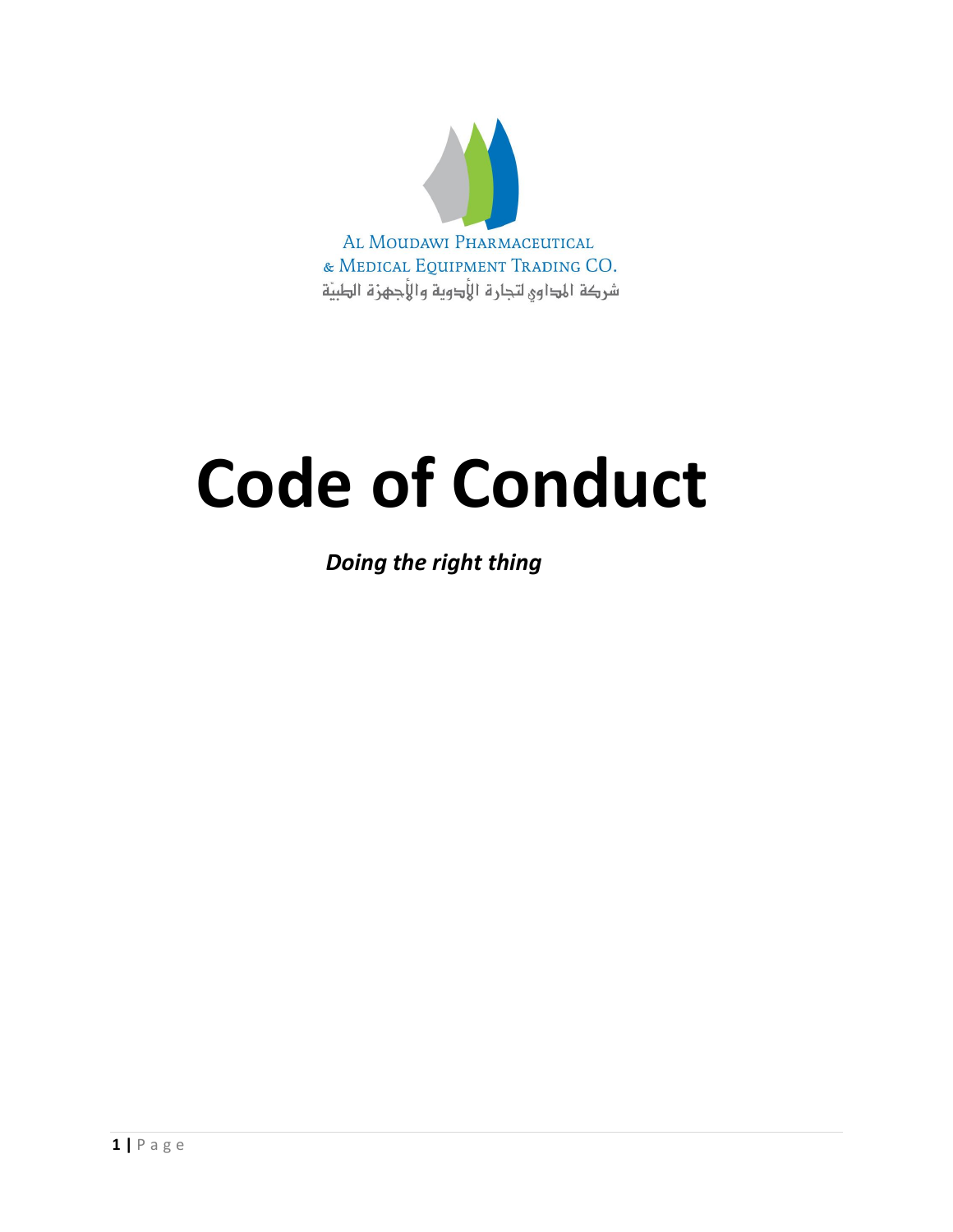# **OUR CODE OF CONDUCT**

# **Content**

- Executive Statement
- Our Values & Expectations
- Al Moudawi's Internal Framework
- How to raise a concern
- Speak Up
- Definitions
- Responsible and transparent interactions
- Fair and open competition
- Anti-corruption
- Confidential information and personal data
- Promotional activities
- Human resources
- •Health, safety and environment
- Environmental protection
- Patient, safety and care
- Suppliers
- No tolerance for retaliation
- Misconduct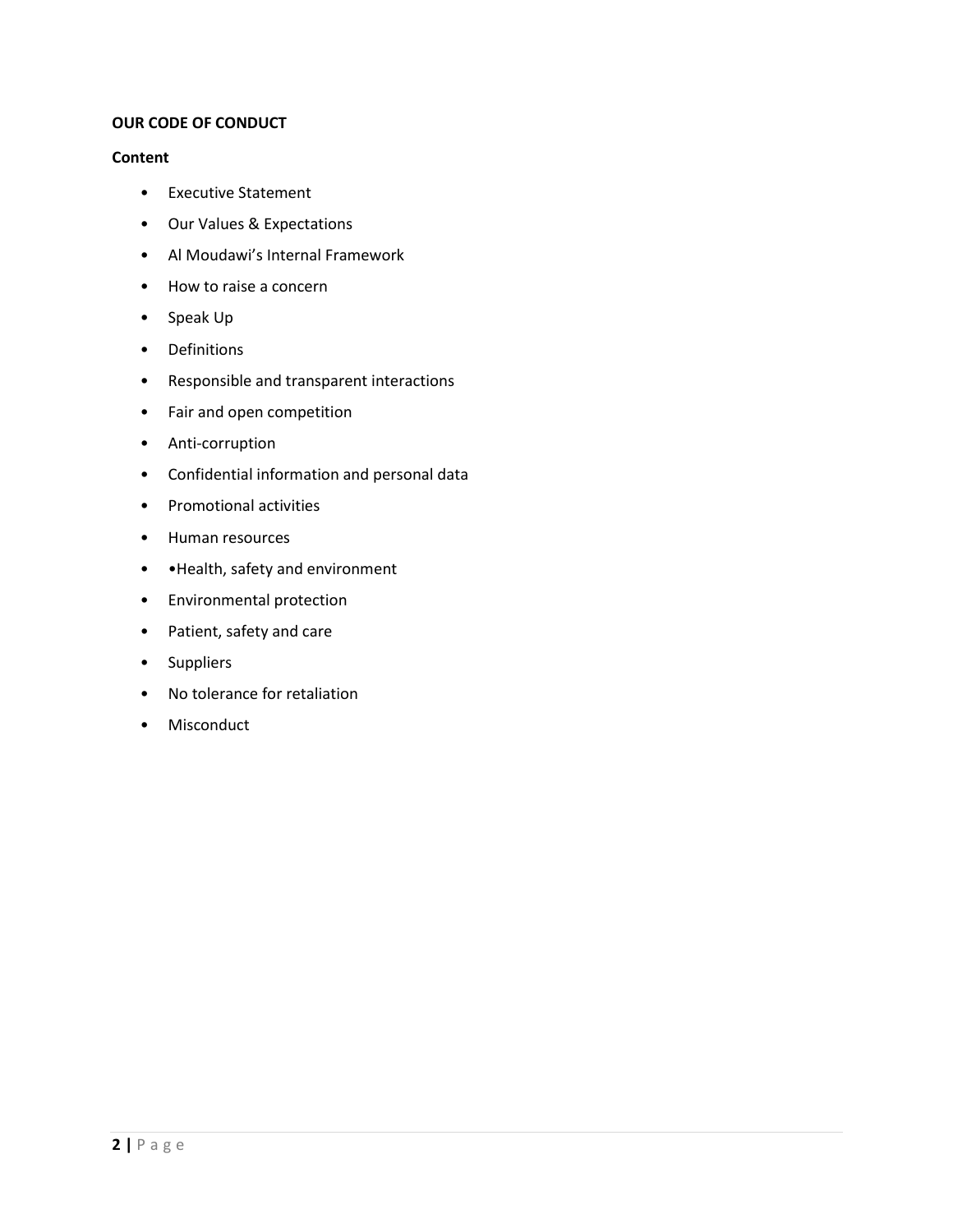# **EXECUTIVE STATEMENT**

- We need a common point of reference for discussions on ethics and compliance in our company, and that is what the Code of Conduct offers.
- By asking everyone to take these measures, we aim to enhance the quality of our ethical decisions.
- Al Moudawi wants to give all employees the best possible conditions to act responsibly; therefore everyone receives regular compliance training.
- Anyone who is concerned about breaches of the Code of Conduct is instructed to discuss these with their manager. Al Moudawi does not accept any retaliation against anyone who raises a concern in good faith. By embracing these standards and continuously monitoring compliance, we will continue to uphold Al Moudawi's reputation as a respected and responsible pharmaceutical company.

# **OUR VALUES**

Our values guide our actions and decision making, so we can work "Together for a better healthcare" with one goal in mind: to create a unified working process that provides people with safe and effective products to become the leading distribution company in Iraq.

- Al Moudawi Values
- Integrity: Honesty, diligence and reliability are the basis of all business.
- Respect: Supporting colleagues and communities around us.
- Diversity: Embrace diversity and individuality so we can all achieve great things.

• Transparency: Help us build trust with each other by being honest and open about how and what we do.

- Our expectations
- Maximum Utilization of Resources: continuous development of competencies and procedures.
- Quality of Products and Services: deliver the best product and service.
- Speed of Operations: efficient, effective and timely work processes.
- Communications and Cooperation: Open, clear, accurate and timely communication.
- Accountability: Performance based on SMART objectives and relevant KPIs.

# **Al Moudawi's Internal Framework**

• Documents, training and monitoring are the active elements in our Compliance Structure that is established to ensure we are doing the right thing and continually improve our compliance processes.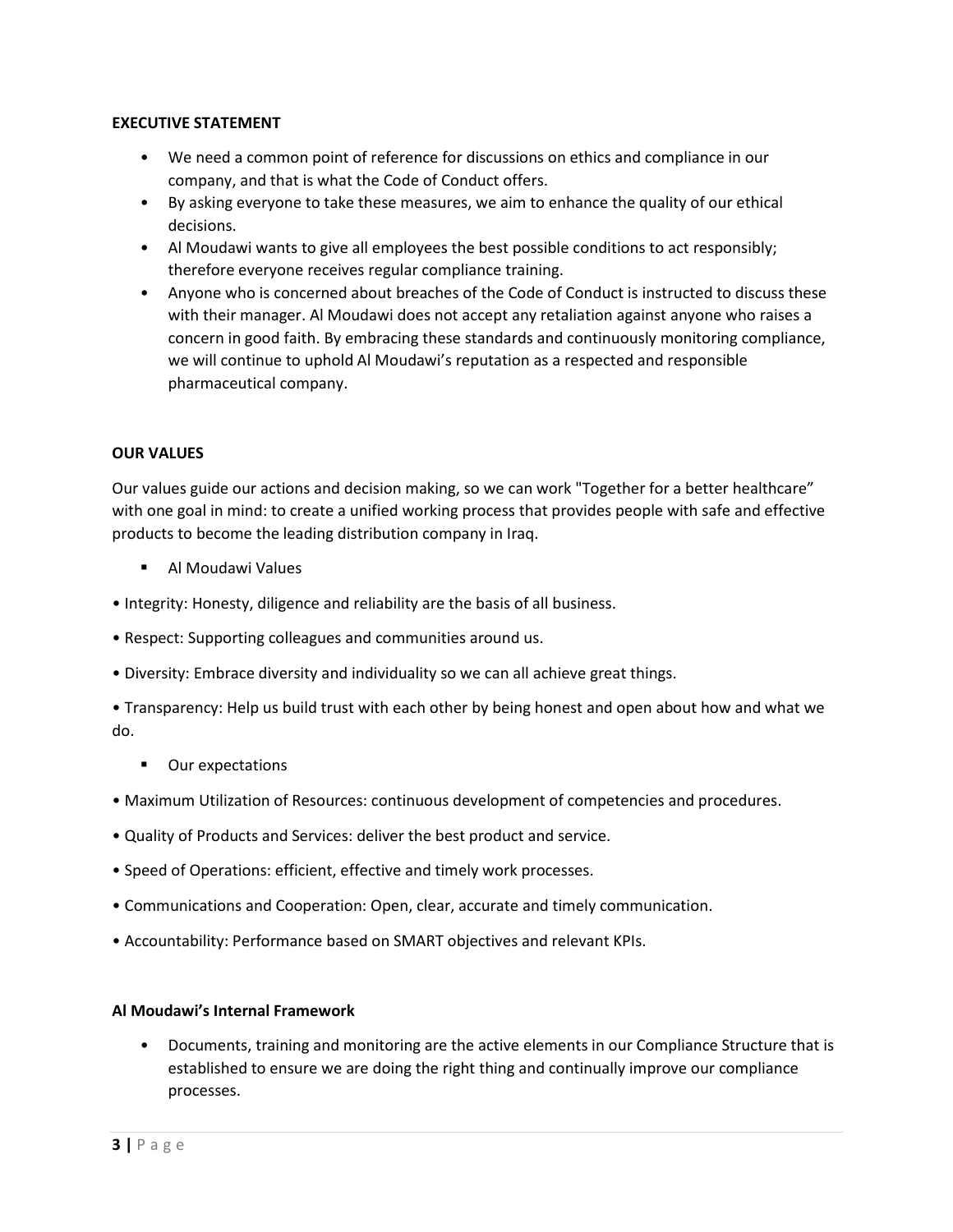- Code of Conduct conveys Al Moudawi's commitments and the expectations to our employees for areas that are critical to the pharmaceutical industry. All employees and third parties working on behalf of Al Moudawi are obliged to observe the Code of Conduct, and adhere to the (ABAC) anti-bribery anti-corruption policy as part of our code of conduct.
- We want to make sure that the requirements are understood and the relevant parties know how to act. Therefore we communicate to maintain awareness and engage our employees in training activities.
- Our monitoring efforts aim to validate the understanding of the requirements and capture suggestions for improvements of processes and controls.

#### **HOW TO RAISE A CONCERN**

- We believe that an open and honest dialog is a fundamental part of our business and we encourage everyone to have ongoing conversation on compliance and ethical dilemmas. However, we realize that some dilemmas or concerns might not be discussed openly.
- If you believe a concern is not being properly addressed, you can approach the relevant Corporate Function e.g. HR & Legal:
- Please remember that failing to report a breach may in itself be a breach of the Code of Conduct. Willful violation will result in contract termination.

#### **SPEAK UP**

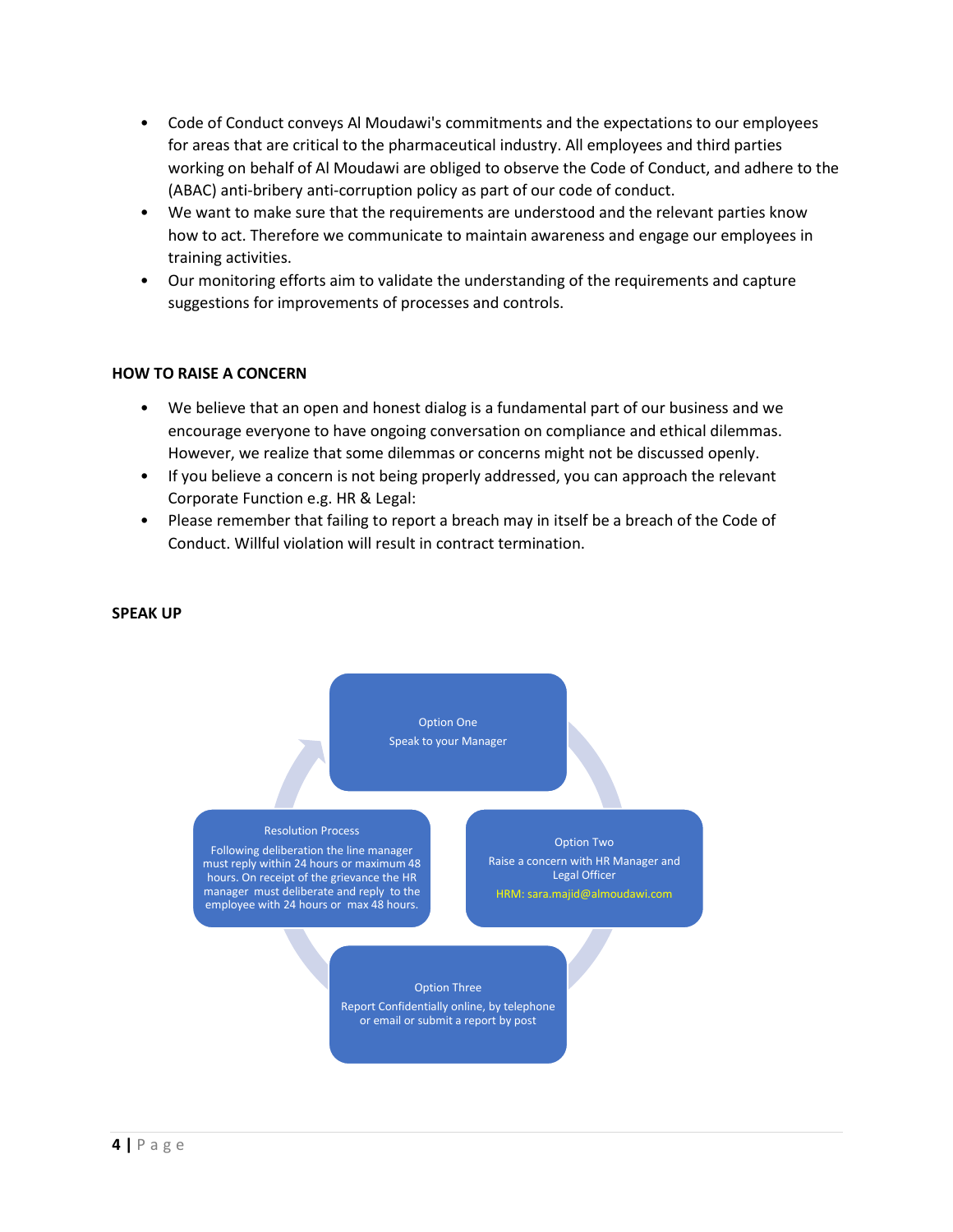# **DEFINITIONS**

Please note that the definitions in the Code of Conduct are local and may vary from global definitions:

• BRIBERY means to offer, promise, give or receive any undue pecuniary or other advantage, whether directly or through intermediaries, to obtain or retain business or other improper advantage.

• CONFIDENTIAL INFORMATION is business sensitive or critical information about e.g. products, processes, operations, production, sales or customers of which the unauthorized disclosure could cause damage to our interests or the interests of the party that the information pertains to.

• CONFLICT OF INTEREST is a situation in which the personal or private interests of an individual seem to collide or potentially could collide with the interests of Al Moudawi. Such conflicts of interest may be financial or non-financial interests, including but not limited to serving as a public official in a related decision-making capacity or having family connections to Al Moudawi employees.

• Donation is a voluntary contribution provided without receiving any benefit, compensation, favor or advantage in return

ISSUES THAT MAY AFFECT COMPETITION could be issues that affect price mechanisms, market shares or could create a monopoly or lead to abuse of a dominant market position. Issues that could require involvement of Corporate Legal include pricing policies, trading terms, pricing practices of distributors, marketing plans, profits, market shares, distribution practices, bids, production levels, boycotts, selection of customers, sales territories or cutting off.

• PERSONAL DATA is any information, which relates to a particular individual who is or can be identified including, but not limited to, name, personal address, e-mail addresses, performance appraisals, data concerning health, data revealing racial or ethnic origin, political opinions, religious or philosophical beliefs or trade union membership. There are different categories of personal data, which result in different requirements relating to the collection, processing and transferring of personal data.

• PHARMACOVIGILANCE is the science and activities relating to the detection, assessment, understanding and prevention of adverse effects or any other medicine-related problem.

• PROMOTION is any activity undertaken, organized or sponsored by or on behalf of a pharmaceutical company, which promotes the prescription, supply, sale, administration, recommendation or consumption of its medicinal products. Also providing no promotional information in a promotional context, e.g. presenting strictly scientific information or disease awareness at a promotional event, is promotion.

• SUPPLIER is a legal entity that invoices Al Moudawi directly or indirectly for a product or service. This definition includes the narrower subset of suppliers that are third parties to Al Moudawi.

• THIRD PARTIES are professionals and entities performing activities within Al Moudawi's core business areas either on behalf of or in the material interest of Al Moudawi.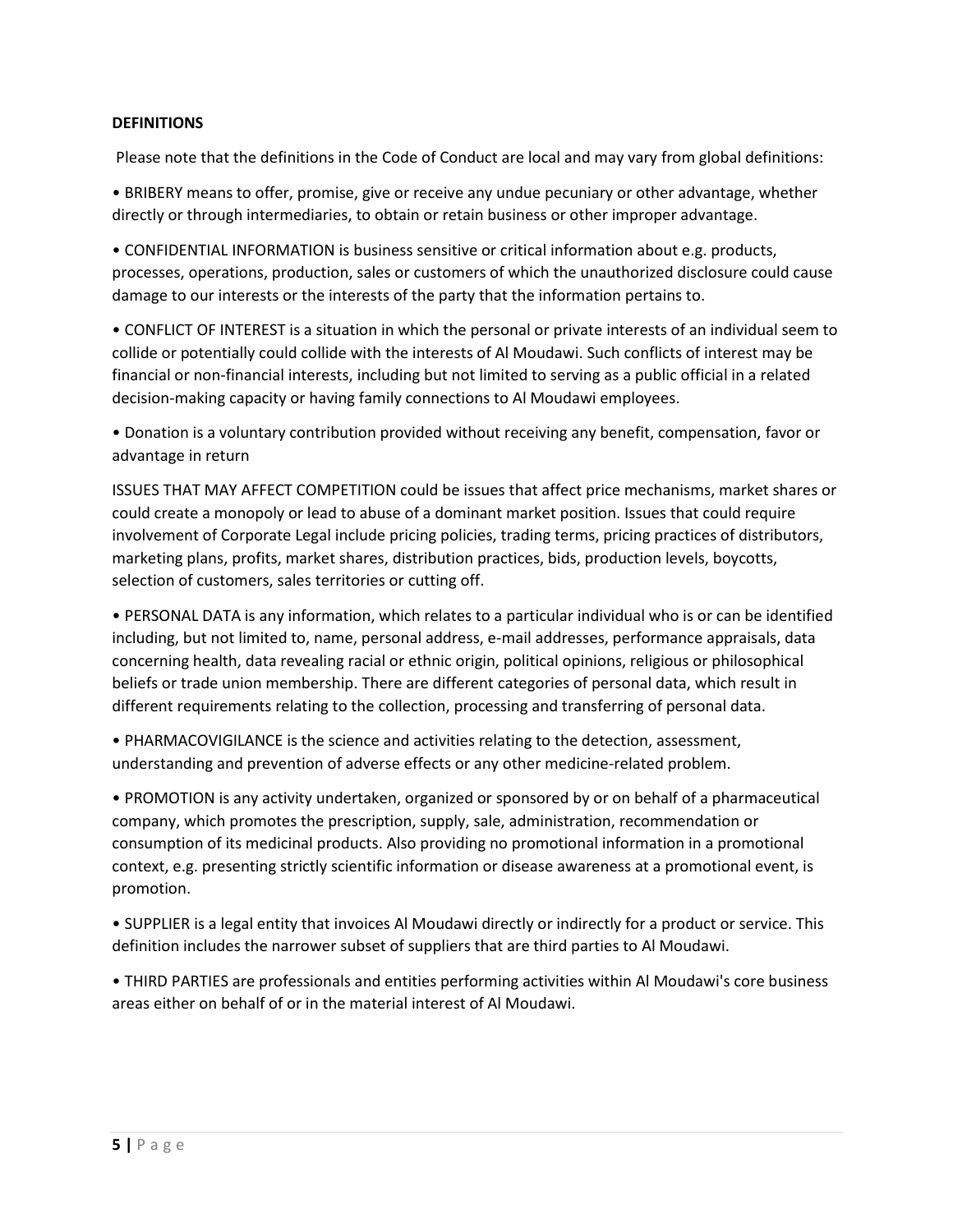# **RESPONSIBLE AND TRANSPARENT INTERACTIONS**

We engage with clients/customers as part of our business and because it is essential for us to understand their expectations, needs and concerns with regard to our activities and the related impact on society. These interactions are kept appropriate, transparent and free of any undue influence or conflicts of interests.

# Al MOUDAWI WILL ENSURE THAT

• Our employees are instructed to act in accordance with local laws (MOH code of ethics) and our Code of Conduct.

• Third parties are advised to abide by our ABAC policy (Anti-Bribery Anti-Corruption)

• Communication guidelines are maintained and relevant employees and third parties receive training and proper communication in these.

• Our employees and third parties act with professionalism and safeguard our integrity and values.

• Our employees and third parties perform their work in the interest of Al Moudawi without bias or conflicts with their own professional or personal interests.

• Our agreements contain the relevant requirements, ethical and legal standards that our stakeholders are asked to uphold.

• Relevant principles and processes are available to allow necessary, legitimate and mutually beneficial interactions with public officials.

• We maintain processes and systems to ensure that Al Moudawi's books and records are accurate and sufficiently detailed

# YOU ARE EXPECTED TO

• Introduce yourself by name and state your relation to Al Moudawi when you represent Al Moudawi.

• Keep your communication factual, specific and precise, and avoid making unqualified judgements or speculations.

• Take due care that your interactions have a professional purpose, and are kept appropriate and free of any undue influence.

• Never engage in any relationship that could create a conflict of interest, and immediately notify your manager, if you find yourself in a conflict of interest.

• Hire third parties based on clearly identified, legitimate needs and objective selection criteria, use agreements containing Al Moudawi's standard requirements where possible, and ensure that third parties are obligated to adhere to the principles of Al Moudawi's Code of Conduct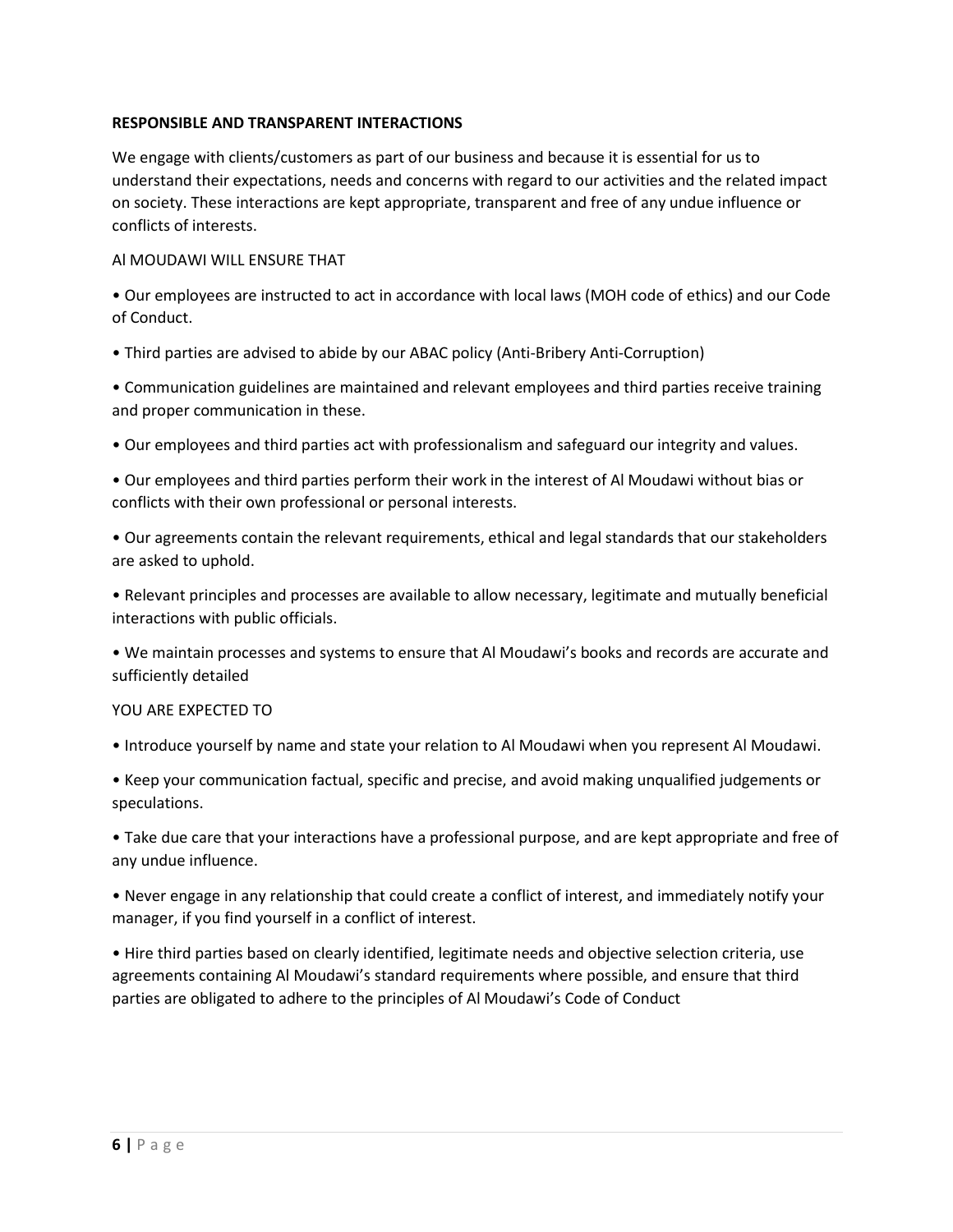# **FAIR AND OPEN COMPETITION**

We are committed to the principle of fair, free and efficient competition. We work to ensure local competition law compliance in order to preserve and protect free and open competition and avoid abusive behavior that may restrain competition.

#### Al MOUDAWI WILL ENSURE THAT

• We implement and maintain effective competition compliance throughout our business.

• Relevant Al Moudawi employees are trained to comply with local competition policy in Iraq. (www.almoudawi.com)

#### YOU ARE EXPECTED TO

• Never restrain competition through agreements, arrangements or understandings that restrict competition.

• Bid for contracts and tenders independently from and without any agreement or arrangement with our competitors.

• Never exchange competitively sensitive information or engage in discussions that may lead to the coordination of competitive behavior.

• Never share with competitors' information about current or future pricing, or any information that might affect prices or pricing practices.

• Always involve Corporate Legal, if issues that may affect competition are brought up by competitors, authorities, distributors, suppliers or third parties.

#### **Anti-Bribery- Anti Corruption (ABAC)**

Please refer to ABAC policy attached document for the following sections:

- Anti-Corruption Anti Bribery
- Interactions with healthcare professionals and patient organizations
- Donations and Grants
- Due diligence

Addressed to:

- Employees
- Health care professionals
- Third parties & government officials
- Al Moudawi clients/customers.

Raise Concerns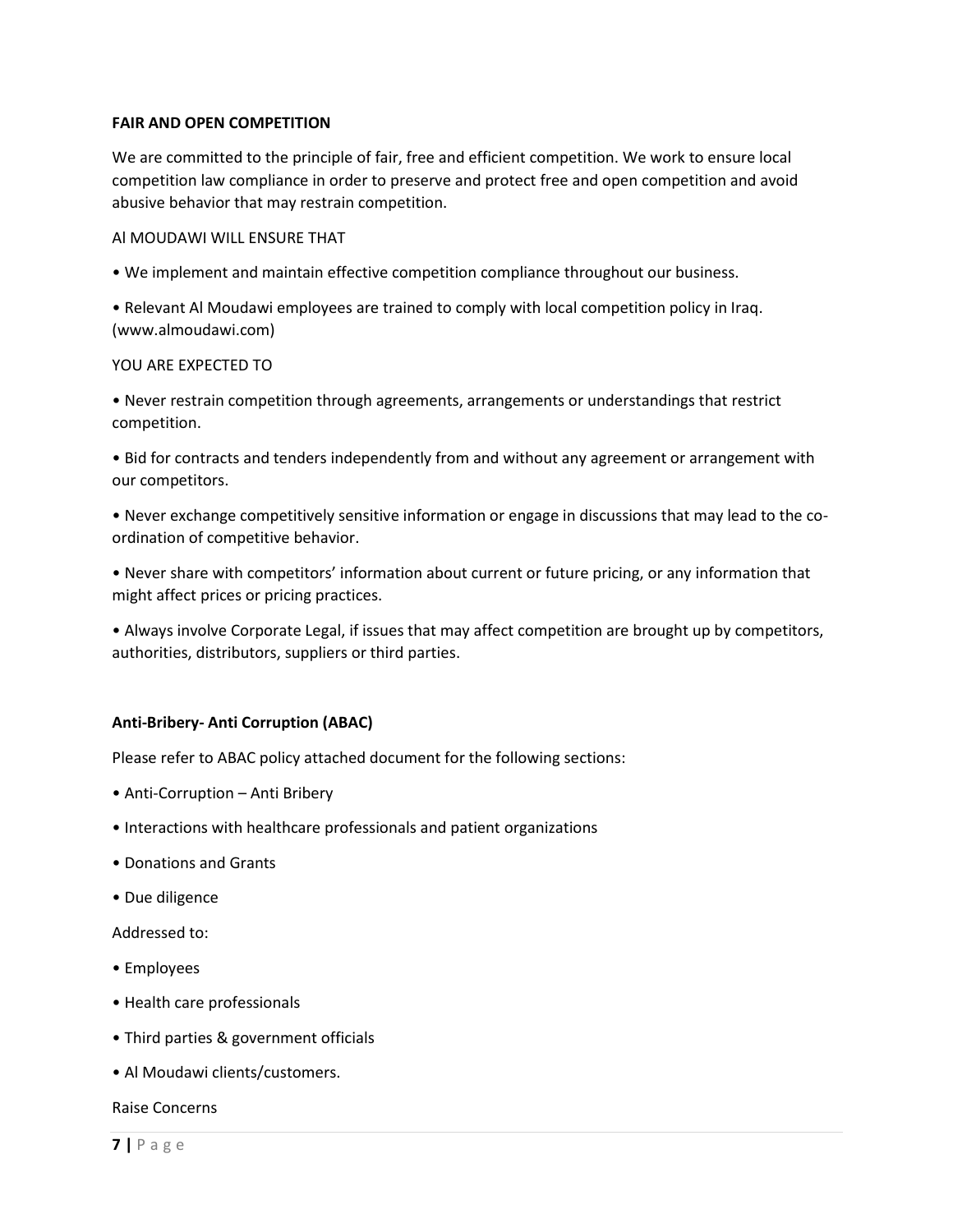• Suspected policy violations of a serious nature, such as those involving high levels of management, significant amounts, or alleged criminal activities should be escalated by the HR department and legal officer to the General Counsel (rasool.albanna@almoudawi.com) immediately

# **CONFIDENTIAL INFORMATION AND PERSONAL DATA**

We understand the importance of protecting confidential information and personal data. We want to protect our assets and proprietary information, prevent the unauthorized disclosure of this information, prevent insider trading and safeguard the integrity of our customers/clients, employees and partners/suppliers.

# Al MOUDAWI WILL ENSURE THAT

• Security policies and procedures are in place to protect and prevent the unauthorized disclosure of confidential information and personal data.

• Advice on handling confidential information and personal data is available to our employees. (Confidentiality and secrecy policy)

• Tools and guidance, including agreements containing Al Moudawi's standard requirements, are in place to help employees protect confidential information and personal data. (Disaster recovery policy)

# YOU ARE EXPECTED TO

• Consider whether information is confidential before disclosing it.

• Be responsible for the proper use and protection of confidential information and personal data, including careful use of our IT systems.

• Never disclose proprietary or confidential information to anyone outside Al Moudawi without executing a secrecy agreement approved by Corporate Legal or local legal counsel.

- Understand and comply with internal regulations relating to protection of personal data.
- Ensure the necessary agreements are in place before, collecting, processing or transferring personal data to third parties.
- Only collect, process, disclose or store personal data if it has a legitimate business purpose.

• Delete personal data in accordance with Al Moudawi's procedures when there is no longer a legitimate business purpose.

• Never pass on inside information to any other person or encourage anyone to trade based on inside information.

# **PROMOTIONAL ACTIVITIES**

We acknowledge that the promotion of medicinal products is strictly regulated and monitored by authorities and we are committed to complying with applicable regulations. We maintain processes and provide extensive training to ensure that promotional activities are appropriately evaluated and approved.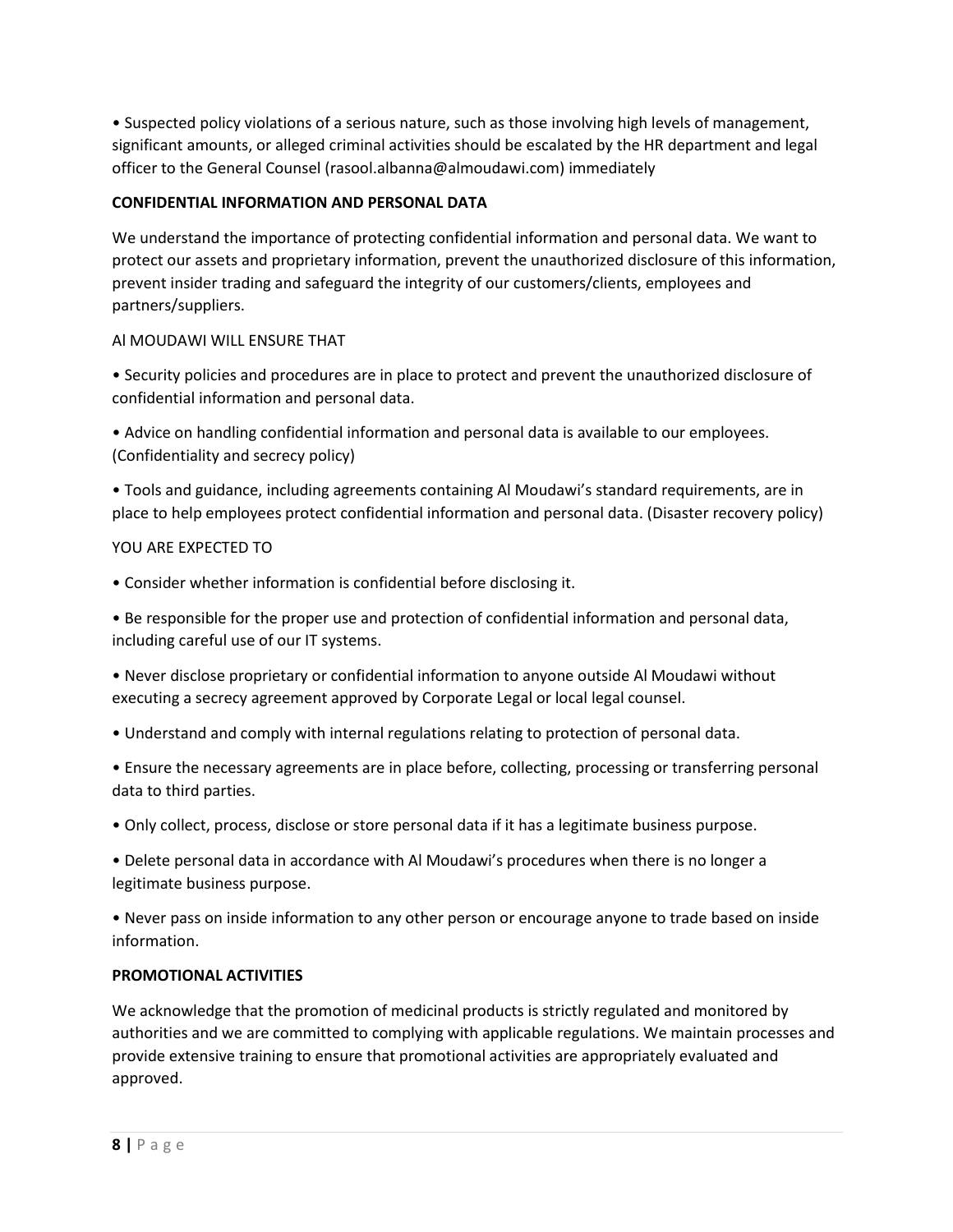#### Al MOUDAWI WILL ENSURE THAT

• Our employees and third parties that perform informational or promotional activities are trained to comply with current laws and regulations as well as industry and Al Moudawi standards on promotional activities.

• Procedures and systems are in place to ensure that promotional activities provide current, fair, accurate, balanced, objective and sufficiently complete information on the product.

• Promotion only takes place for products for which Al Moudawi or a partner company holds a marketing authorization and only for indications within the product label.

• Al Moudawi medicinal product samples only are provided upon request, in accordance with local laws and regulations and with written receipt by healthcare professionals.

YOU ARE EXPECTED TO

• PLEASE REFER TO MOH-Al Moudawi CODE OF ETHICS DOCUMENT ADDRESSED TO Al

Moudawi EMPLOYEES.

#### **HUMAN RESOURCES**

We support diversity in our workforce and promote learning and development at an organizational, team and individual level. We believe that respect for the individual is the foundation of a high performing company.

#### Al MOUDAWI WILL ENSURE THAT

- Our human resources (HR) policies and procedures comply with applicable laws and guidelines.
- Diversity among our employees and managers is supported, valued and used as an asset in our innovative and learning environment.
- Respect for each employee's integrity is maintained and that discrimination and harassment are never accepted.

• Each of our employees has the opportunity to develop the competencies that are necessary to achieve the expected results.

• Recruitment, acknowledgement and recognition are based entirely on personal abilities, performance, potential and behavior.

• Due diligence is required before hiring any employee, please refer to ABAC policy for details.

#### YOU ARE EXPECTED TO

• Be familiar and comply with Al Moudawi's HR approach as expressed in this Code of Conduct.

• Treat others with decency and show respect for differences, varying ideas and perspectives among your colleagues.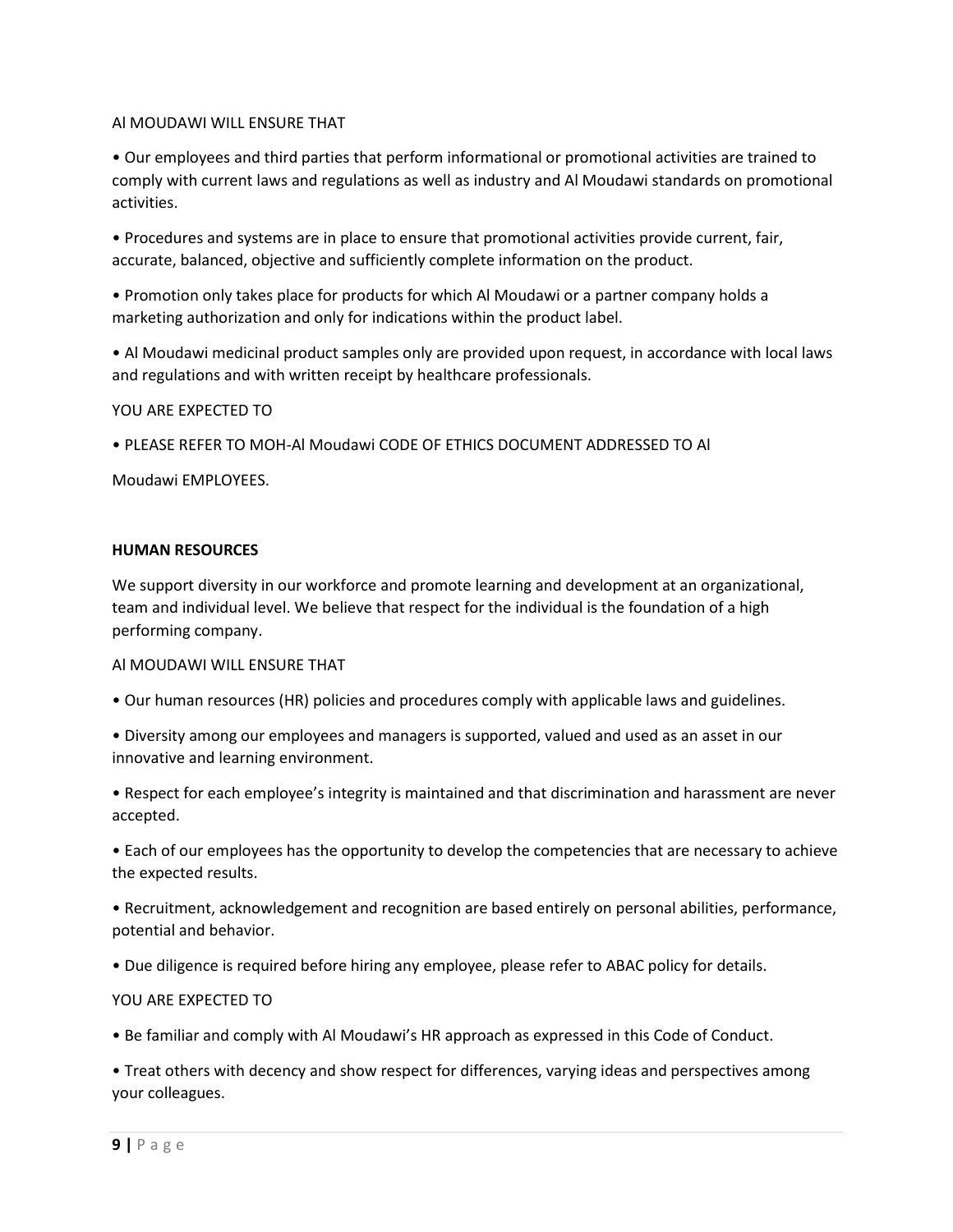- Promote a positive and inclusive work environment that is free from discrimination and harassment.
- Take an active part in the development of your professional skills and competencies.
- Offer and ask for feedback to promote learning for yourself as well as for your colleagues.
- Challenge the status, make suggestions for change and be adaptive.

• Report concern to your immediate manager or your HR manager about behavior that does not comply with this Code of Conduct.

# **HEALTH, SAFETY AND ENVIRONMENT**

We provide a sound working environment for our employees and we act responsibly to minimize our impact on the environment. We promote continuous improvements through cooperation between managers and employees with support from specialists who provide knowledge and effective solutions.

# Al MOUDAWI WILL ENSURE THAT

• Our work environment and safety & security policy serve as a minimum comply with applicable regulations.

• Our employees have the working conditions and knowledge that are required to carry out their jobs in a healthy and safe manner, and to minimize the impacts on the environment.

• Safety and security considerations are made systematically when establishing new facilities and developing new products and processes.

# YOU ARE EXPECTED TO

• Participate in training activities to understand your part in fulfilling Al Moudawi's S&S policy.

• Understand and follow Al Moudawi's requirements to effectively manage the significant S&S aspects related to your job.

• Act in a safe and prudent manner.

• Actively participate in surveys and support solutions to improve the physical and psychological working conditions.

• Take an active part in protecting the environment by reducing waste and minimizing consumption of energy and other resources.

• Consider S&S risk related to your job and immediately inform your manager about any actual or potential S&S concerns.

# **ENVIRONMENTAL PROTECTION**

• PLEASE REFERE TO RECYCLING PROCEDURE